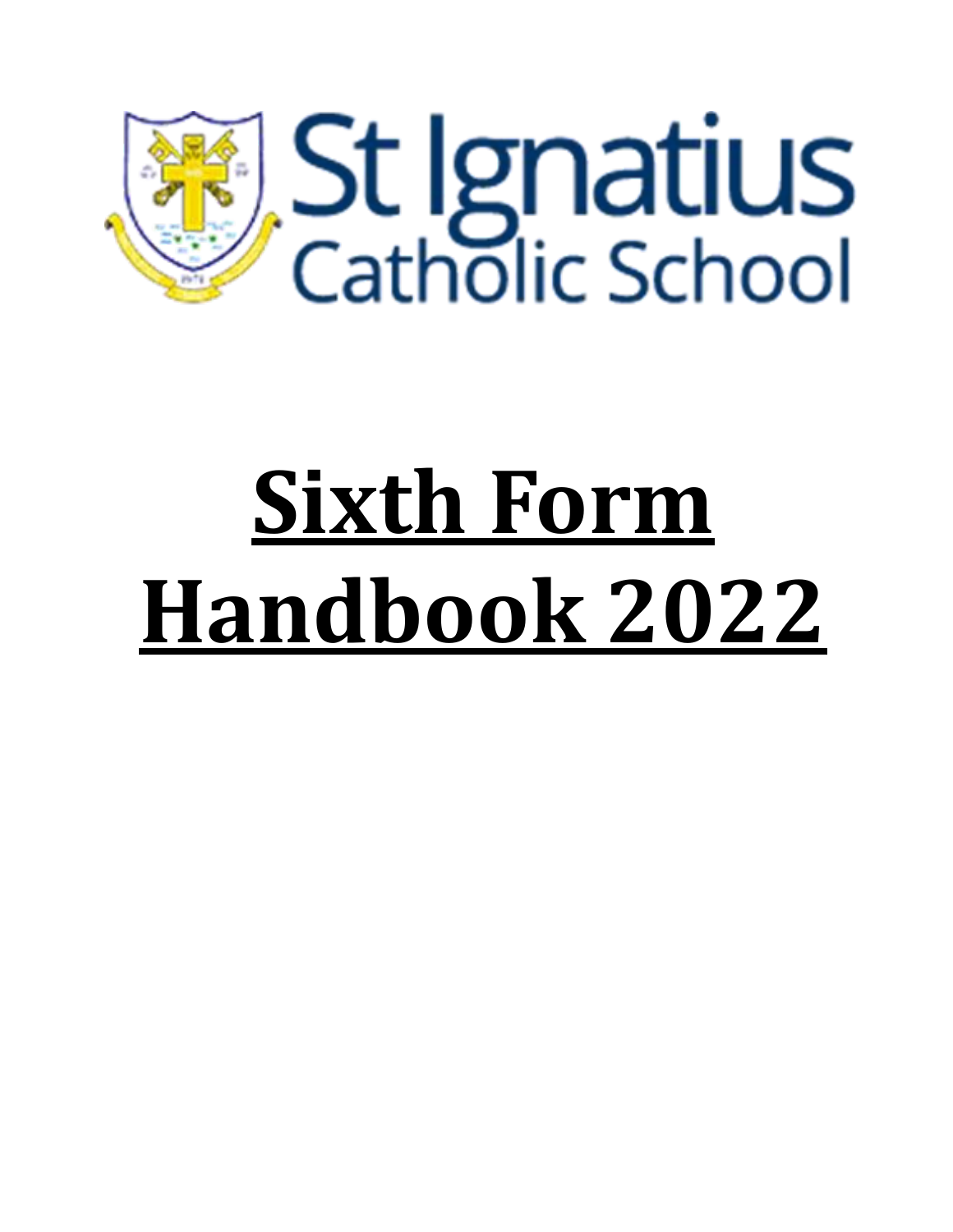## **A Message from Mr. Embleton, Vice Principal of Secondary**

Welcome to the Sixth Form and a particularly warm welcome to those who have joined our school for the first time. For a number of years now St. Ignatius Catholic School has been able to place graduating Sixth Form students in good universities and colleges around the world, with a number of our students receiving scholarships in the process. We are proud of the reputation of our school within the community as a caring Catholic school with high standards and expectations in all aspects of its life and work. We expect nothing less from you than that, as a member of the Sixth Form, you will play your own part in maintaining this reputation by being a conscientious and hard-working student and an excellent leader and role model for our younger students.

It is imperative that you are aware of how critical your AS level results are to universities and colleges when they consider the merits of your application along with the thousands of others they receive. Furthermore, those of you who receive government scholarships and who wish to complete two years of Sixth Form now have to achieve minimum academic grades if you are to receive another scholarship for Year 13. As a Sixth Form student you will be given certain privileges that reflect your maturity and status, however these must be earned. The school will monitor your progress and conduct very carefully and will work hard to support you, but you must play your part in the process and parents will be regularly informed about how you are performing.



You should expect that you will be more rigorously challenged by the academic demands of the Advanced level courses in comparison to iGCSE or CXC, and therefore you will only be successful if you adopt a mature and determined approach to studying, meeting deadlines and managing your time effectively. Specifically, this means that you will be given target grades that you will be expected to achieve and the school will regularly monitor your progress in achieving them. During any study periods in the Sixth Form Common Room you will be expected to be seen working quietly and diligently, without having to be reminded of the need to do so. You should consider any non-productive study period to be time that you have fallen behind, and therefore the importance of an enthusiastic and conscientious approach to work and the use of your non-contact time from the first week of term onwards cannot be overstated.

However, the Sixth Form is about more than simply completing your academic work. It is our hope that through participating in many of the experiences and activities that the Sixth Form provides that you will have matured as a young adult and will be thoroughly prepared for higher education and employment. Try to get involved both as a leader and as an enthusiastic participant in as many activities as you can, whether as a Eucharistic Minister, prefect, through community service or through extra-curricular activities since, along with your academic performance, evidence of such experience is highly valued by those in universities and employment who will ultimately review your applications.

I hope you will relish the fresh challenges that the Sixth Form provides and that you ultimately look back on it as an important, successful and enjoyable part of your life! I wish you well and, along with all of the staff, look forward to working with you.

#### Mr P.Embleton – Head of Secondary (Years 7-13)

## **A Message from Mrs Goodwin, head of sixth form**

Welcome to St Ignatius Sixth Form! I am really looking forward to working closely with you over the next two years. Sixth form life will be very different to the school life you will have ever experienced before, whilst it is generally considered challenging, I can guarantee it will be one of the most interesting and exciting times of your whole school career, in which life-long friendships are built and a more in depth knowledge is gained in your chosen subjects.

Here at St Ignatius Sixth Form, we take very seriously our commitment to promoting a culture of learning and growth and expect the highest standards from our students in terms of commitment and enthusiasm. Life in this outstanding, diverse and vibrant Sixth Form is based on firm values and provides not only outstanding academic opportunities, but also an environment that enables each student to achieve their full potential, further develop essential life skills and mature as young people.

Studying in the Sixth form will also enable you to become far more independent and will thoroughly prepare you for any future studies you may undertake. Your teachers will guide your studies; they will continue to insist on high standards and that you meet the deadlines you are given but you will be encouraged to develop greater personal responsibility and self motivation to build your capacity for independent study. Remember, the way that you use your study time in the Sixth Form is the secret to examination success.

The Sixth Form Experience encompasses academic, extra-curricular and social activities. Our aim is twofold: to help you achieve the best possible academic qualifications whilst giving you every opportunity to develop as a person. Our motto is "Instaurare Omnia in Christo" – to establish all things in Christ. This is something we model as a staff and expect our students to follow. We will give you the support and guidance you need to achieve your target grades and where you have a passion for learning we will ensure you have the right environment and support to do it.

Each year the vast majority of students in Year 11 move into the Sixth Form but we also welcome a significant number of students from other schools. You will find this a warm and friendly environment and you will quickly settle into the Sixth Form. Our students are a lively and diverse group of people but new students bring new perspectives and a particular vibrancy into the senior year group. Each new student is allocated a St Ignatius "buddy" to give them as much support as possible. All new students quickly become integrated into the school community and make strong, lasting friendships.

Make the most of your time and the opportunities available to you in the Sixth form, enjoy it but most of all succeed!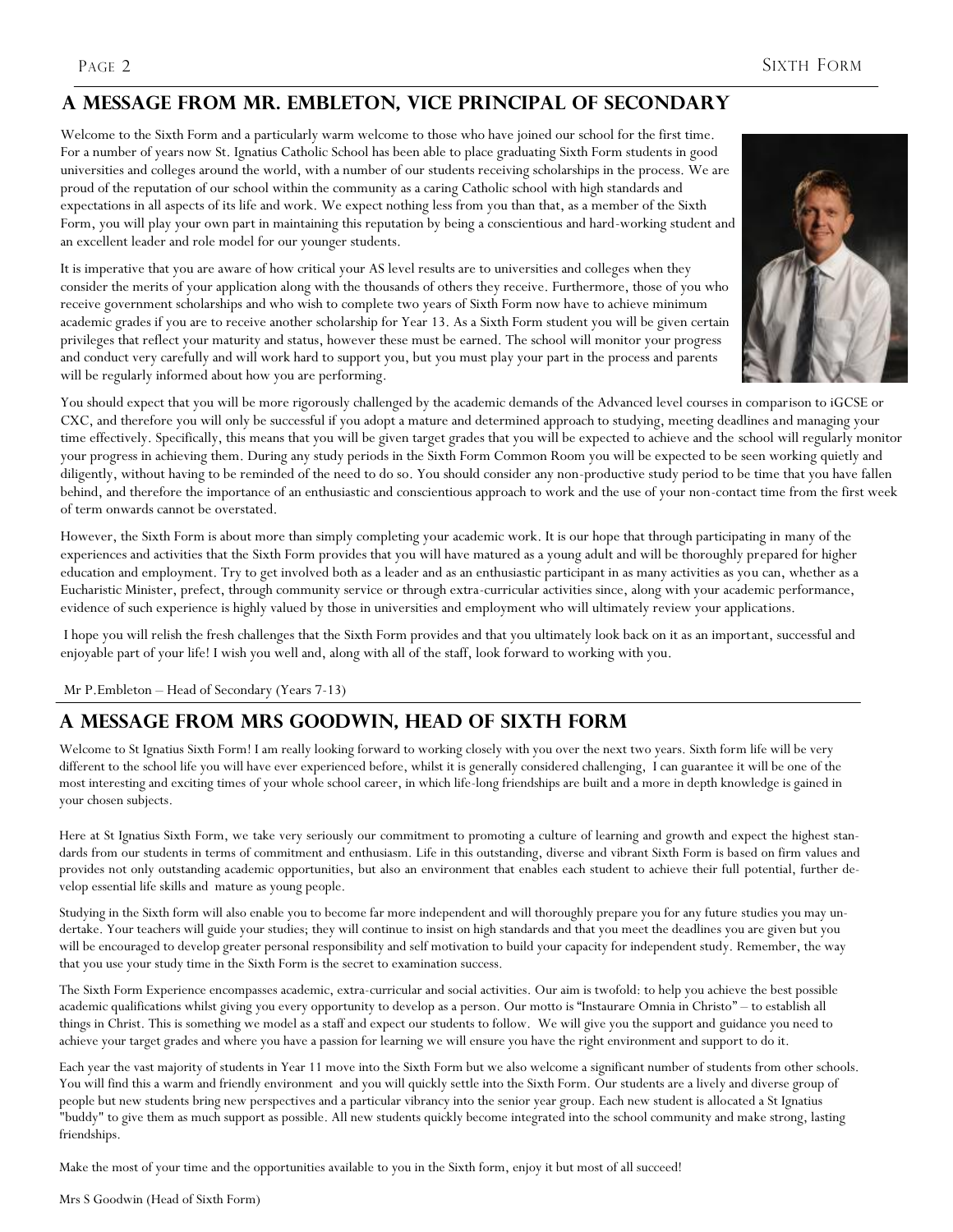#### **Term Dates for 2022-2023**

**Christmas Term**: Thursday 1st September -Friday 16th December (inclusive) **Half Term:** Friday 21stOctober (INSET day) -Friday 28th October (inclusive) **Easter Term**: Wednesday 4th January– Friday 31st March (inclusive) **Half Term :** Monday 20th February -Friday 24th February (inclusive) **Summer Term**: Monday 17th April– -Friday 30th June **Public Holidays**: Monday November 14th Remembrance Day, January 23rd National Heroes Day,(TBC) Monday 15th May Discovery day (TBC) and Monday June 12th Queens Birthday (TBC).

January 16th– 27th Mock Exams (TBC)

Around 25th April First AS Exams Begin but there will be practical and oral examinations before Easter.

AS and A2 Students should remember to think carefully about taking holidays in the February half term and at Easter as your teachers may have revision workshops for you and this is a vital examination preparation time.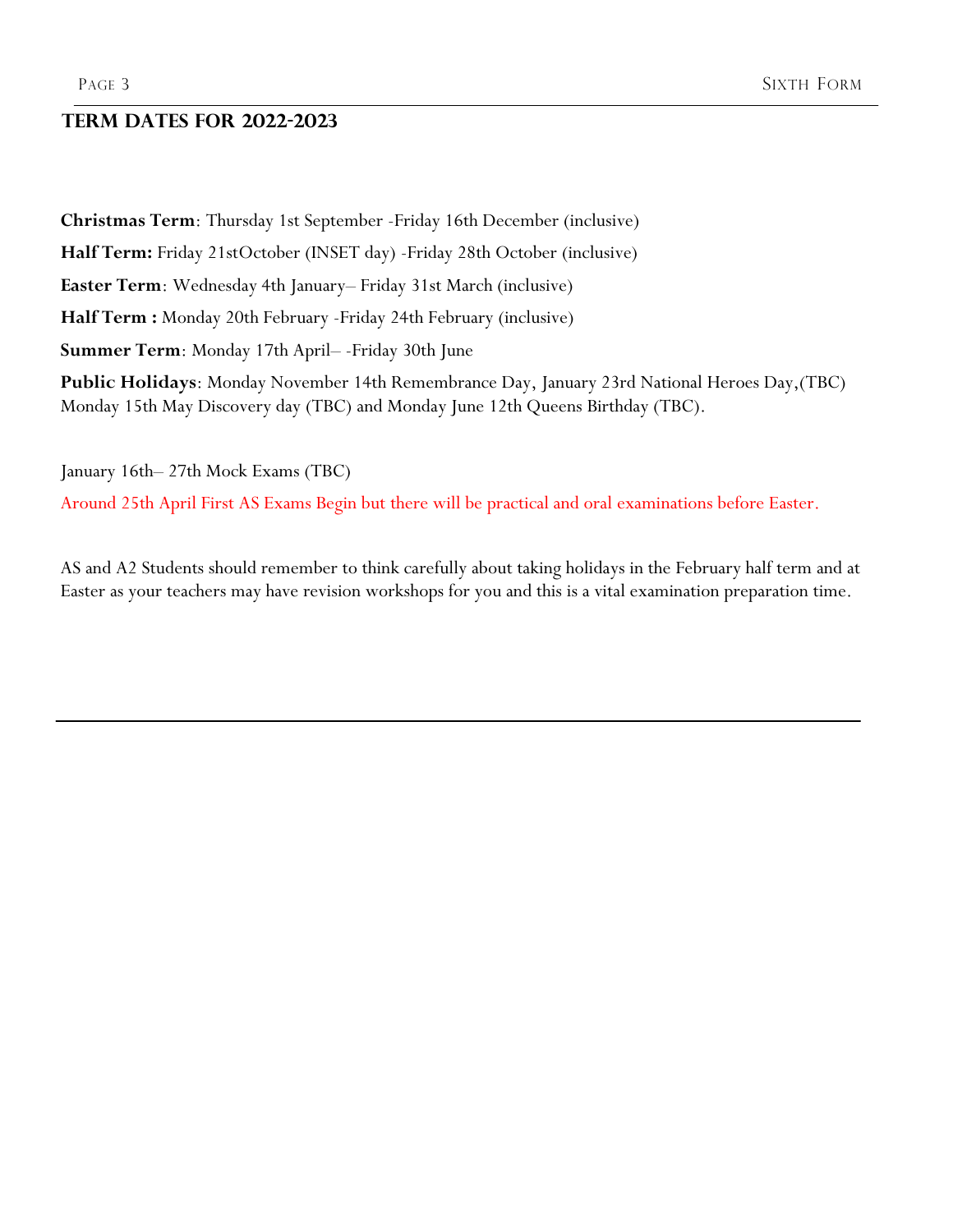# **THE DAILY TIMES**

| $7:55 - 8:05$ a.m.                           | Registration                                          |
|----------------------------------------------|-------------------------------------------------------|
| $8:05 - 8:55$ a.m.                           | Period 1                                              |
| $8:55 - 9:45$ a.m.                           | Period 2                                              |
| $9:45-10:05$ a.m.<br>$10:00$ a.m.            | Break (Canteen)<br>Warning Bell                       |
| $10:05 - 10:55$ a.m.                         | Period 3                                              |
| $10:55 - 11:45$ a.m.                         | Period 4                                              |
| 11:45 a.m. - 12:30 p.m. Period 5 * (45 mins) |                                                       |
| $12:30 - 1:25$ p.m.<br>1:20 p.m.             | Lunch<br>Warning Bell                                 |
| $1:25-1:30$ p.m.                             | p.m. registration                                     |
| $1:30-2:20$ p.m.                             | Period 6                                              |
| $2:20-3:05$ p.m.                             | Period $7*(45 \text{ mins})$<br><b>Twilight Class</b> |



|                         | <b>MON</b>   | <b>TUES</b> | WED                   | <b>THURS</b> | <b>FRI</b> |
|-------------------------|--------------|-------------|-----------------------|--------------|------------|
| Reg                     |              |             |                       |              |            |
| $\mathbf 1$             |              | MASS        |                       |              |            |
|                         |              |             |                       |              |            |
| $\overline{2}$          |              |             |                       |              |            |
| <b>BREAK</b>            |              |             |                       |              |            |
| 3                       |              |             |                       |              |            |
| $\overline{\mathbf{4}}$ |              |             |                       |              |            |
| 5                       |              |             | Tutorial/<br>Assembly |              |            |
| LUNCH                   |              |             |                       |              |            |
| Reg                     |              |             |                       |              |            |
| $\boldsymbol{6}$        |              |             |                       |              | PE         |
| $\overline{7}$          | Study skills |             |                       |              | PE         |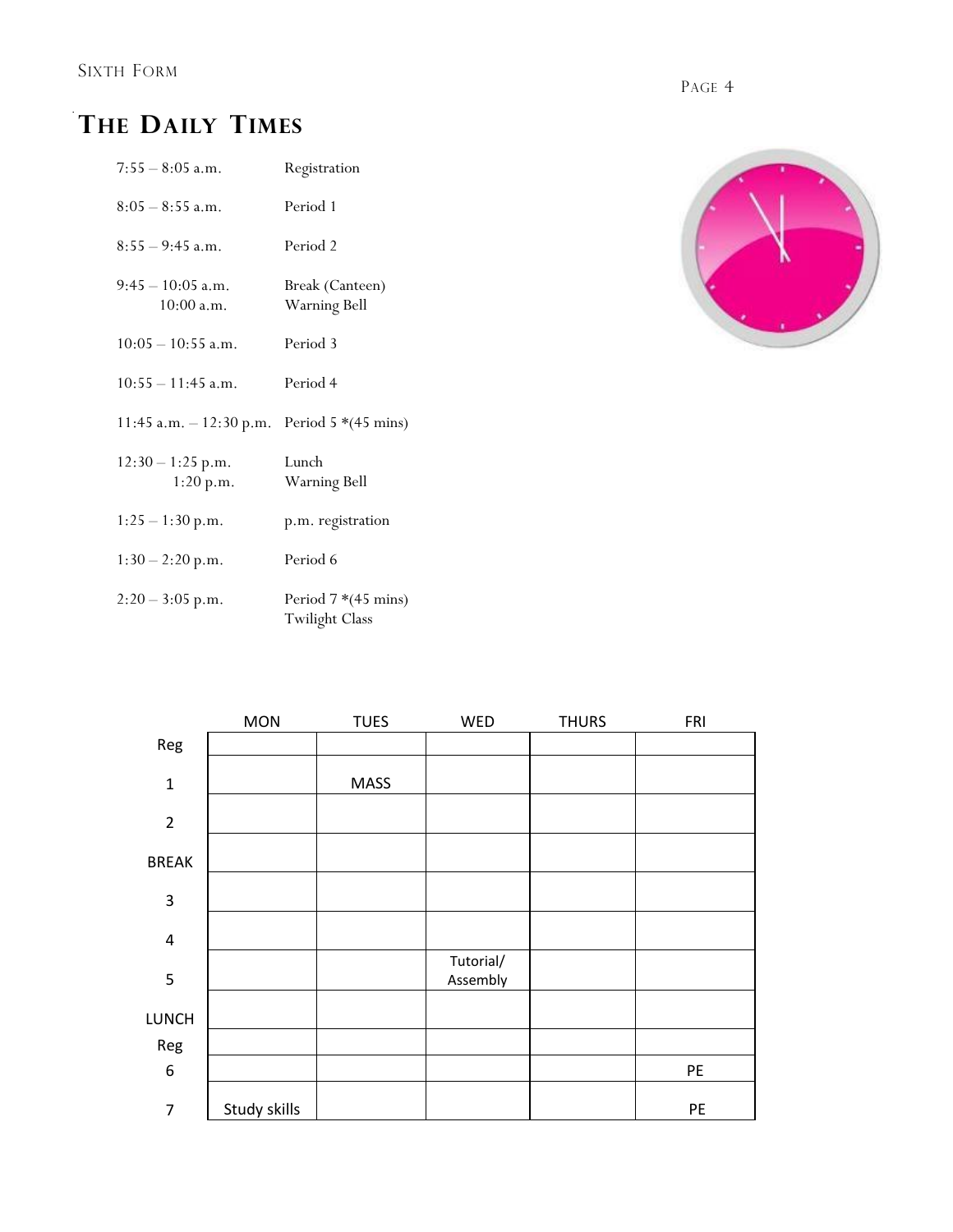# **PUNCTUALITY/ATTENDANCE**

#### **1. PUNCTUALITY**

In order to receive important information and announcements it is essential that students arrive to school on time and are in registration no later than **7:55 am**. Students who are deemed late twice in 5 days, a.m. or p.m., must stay in school on Friday lunchtimes. Parents will be contacted if the problem persists.

## 2. **ATTENDANCE AND HOLIDAYS**

We believe that full and punctual attendance can enhance your academic performance. You are required to be in school by **7.45 each morning for registration at 7.55am**

Students are expected to attend school regularly and aim for 100% attendance.

We cannot support any request for you to be taken out of school for a holiday during term time. We believe that any absences can only have a detrimental effect on your education. Requests for absences will only be authorised in exceptional circumstances.

Students who leave the school site without permission, or who do not return to campus by the end of lunch or break, will lose the privilege to leave school at lunchtime and break for one week. Regular spot checks will take place throughout the year.

## **3. APPOINTMENTS AND ILLNESS**

If a student has a doctor's appointment and must leave the campus during the school day they should notify their tutor in advance and the **sign out and back in after the appointment at reception**.

If a student becomes ill during the day they must have a parent email/phone their tutor or Head of Year and then sign out at reception when leaving campus.

In the case of emergency the first available staff member should be notified of their leaving campus.

It is the student's responsibility to inform all subject teachers of the absence due to illness and you must catch up on all work missed during the lessons and complete all the homework set, once you are better.

# **GRADUATION**:

In order to graduate, students must have:

- completed the full two year programme and 20 hours of community service
- 90% attendance unless they produce medical notes to cover absences beyond this amount
- a reasonable level of punctuality
- demonstrated passing grades on internal assessments in a minimum of 2 A Level courses or 4 AS courses by the end of the two year programme

Attendance and punctuality are two important areas which universities enquire about and therefore will appear on university references from the school. Schools are not interested in students who cannot maintain excellent attendance as this is a good indicator of success for them.







PAGE 5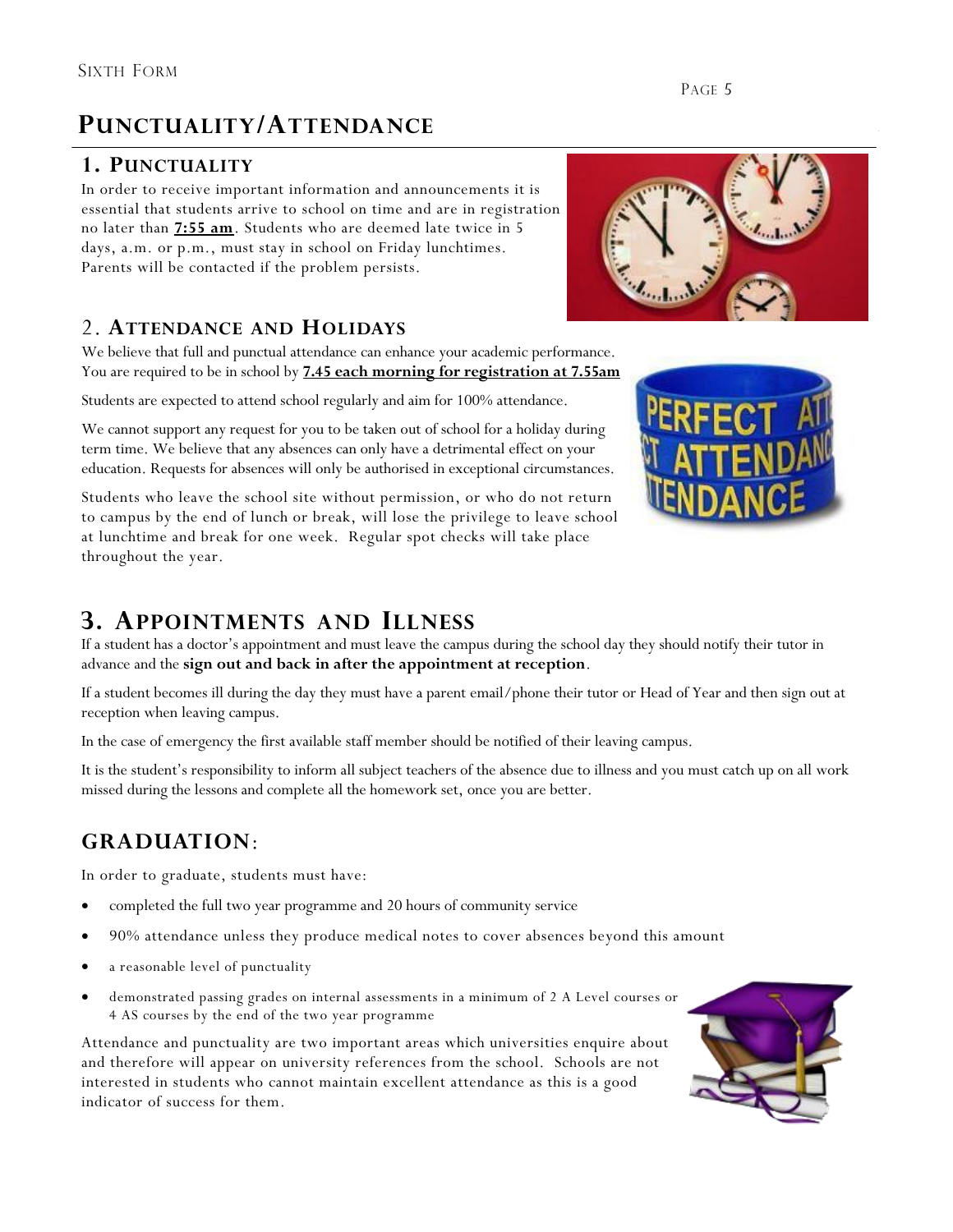$\overline{\phantom{a}}$ 

# **STAFF**

| Head of Secondary (Years 7-13)           | Mr. Peter Embleton                                     |  |  |  |  |
|------------------------------------------|--------------------------------------------------------|--|--|--|--|
| Head of Sixth Form                       | Mrs Suzanne Goodwin<br>suzanne.goodwin@st-ignatius.com |  |  |  |  |
| Sixth Form Tutors                        | 12 W (TBC)                                             |  |  |  |  |
|                                          | 12 X (TBC)                                             |  |  |  |  |
|                                          | 12 Y (TBC)                                             |  |  |  |  |
|                                          | 12 Z (TBC)                                             |  |  |  |  |
|                                          | 13 W James Lillington                                  |  |  |  |  |
|                                          | 13 X Dominique Chenier                                 |  |  |  |  |
|                                          | 13 Y Alistair Macleod                                  |  |  |  |  |
|                                          | 13 Z Abigail Chatwin                                   |  |  |  |  |
| Head of Guidance                         | Mrs. Artuch                                            |  |  |  |  |
| <b>Examinations Officer</b>              | Ms. Chenier                                            |  |  |  |  |
| <b>Community Service</b><br>Coordinator) | Mr Macleod (Co-Curricular                              |  |  |  |  |
| Physical Education                       | Mr Kelly                                               |  |  |  |  |
| Director of Technology                   | Edu 365                                                |  |  |  |  |
| Librarian                                | Ms. Taylor                                             |  |  |  |  |

#### **The Role of the Tutor:**

Students are placed into tutor groups for registration and tutorial time.

A tutor is there to guide and help students as well as to monitor progress and attendance. They are an excellent source of advice, great listeners and will encourage you to get involved in the school community. In addition, they will monitor your academic, social and personal development and your university applications and meet with you periodically to discuss your progress.

#### **Expectations of Students:**

Subject Teachers and Tutors expect the following of students:

- To do homework assignments promptly and to meet all deadlines. Please see 6th form homework policy. (page 8)
- To ask for clarification when you do not understand
- To attend all lessons and to be on time.
- To do additional work outside of class time to support your courses. This should be **at least 6 hours per subject per week** during regular weeks and more during exam preparation.
- To explain absences and to give notice of any absences known in advance. To get caught up on missed work as a priority.
- To bring all required materials to class.
- To take note of and act on the advice of the teacher.
- To achieve an appropriate **balance of effort in your subjects.**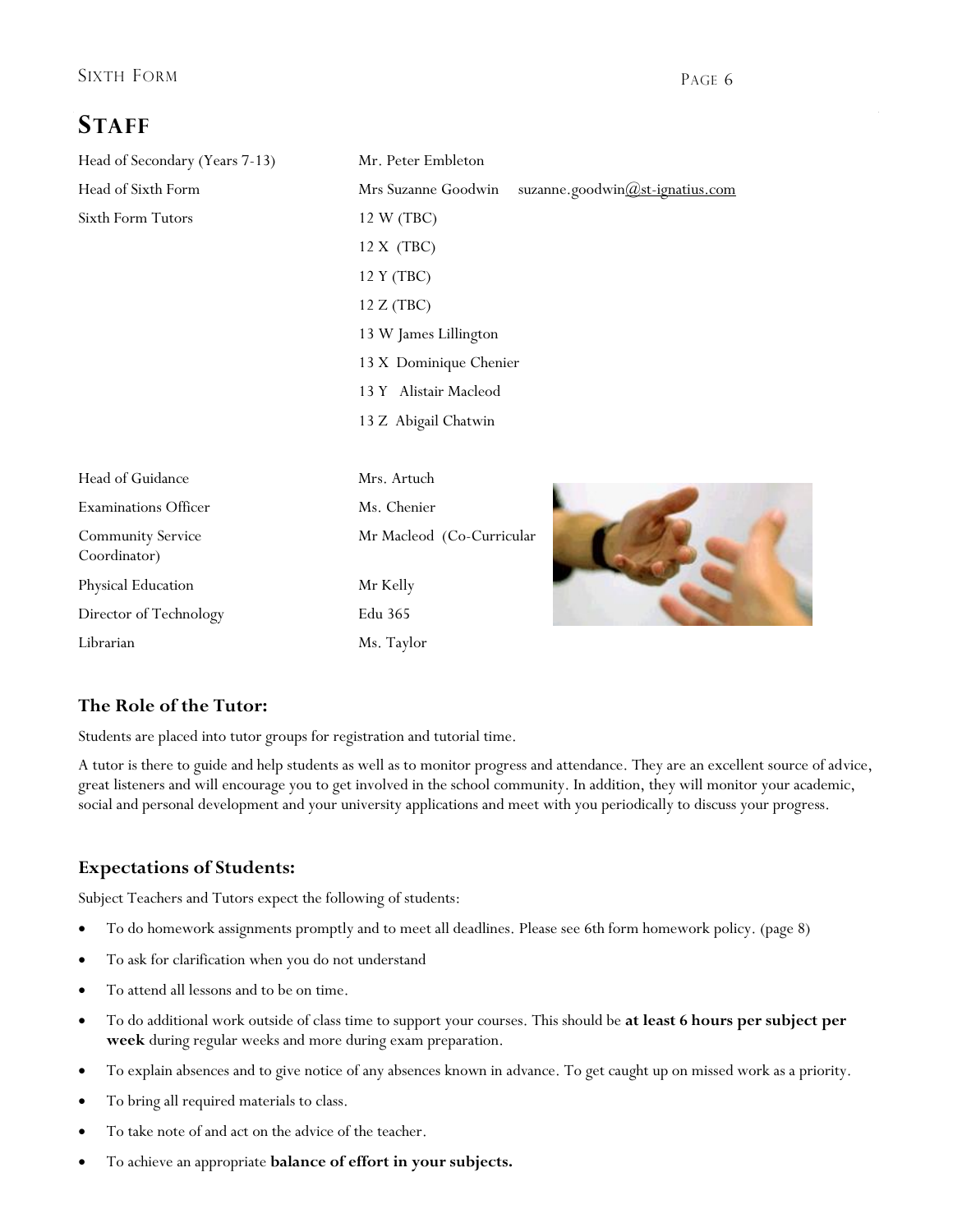# **MONITORING YOUR PROGRESS**



- When you join St Ignatius Catholic School Sixth Form we will set you target grades. These are the grades you should be striving to achieve. It may not always be easy for you to hit these target grades but we want you to refuse to settle for second best and develop an attitude that is focused on excelling in your learning. When we assess your performance through out the year we will report on how your current performance measures up against your target grades.
- We have a half termly tracking and monitoring system for Sixth Form. This means that every half term your subject teachers will give you either an effort grade or an effort and an end of year predicted grade based on the work you have been doing in class and/or assessment. This information will be shared with your parents and then during some of the Parents' evenings this information will be discussed.
- With the data collected, your form tutor and I will monitor your progress and check any problem areas. If it seems that you are struggling in a particular area we will implement strategies to help and monitor their impact. Your parents may be informed if we think they can help you to organize your time more effectively at home in order to improve your assessment results.
- Those who succeed are the ones who are determined to keep going and to try new strategies with the aims of eventually hitting that target grade in their examination results.
- Your commitment to each subject, reflecting interest, involvement and effort will also be reported on in assessments and reports. Low scores in these areas means that your tutors, teachers and the Head of Sixth Form will intervene to turn this around and re-motivate you.

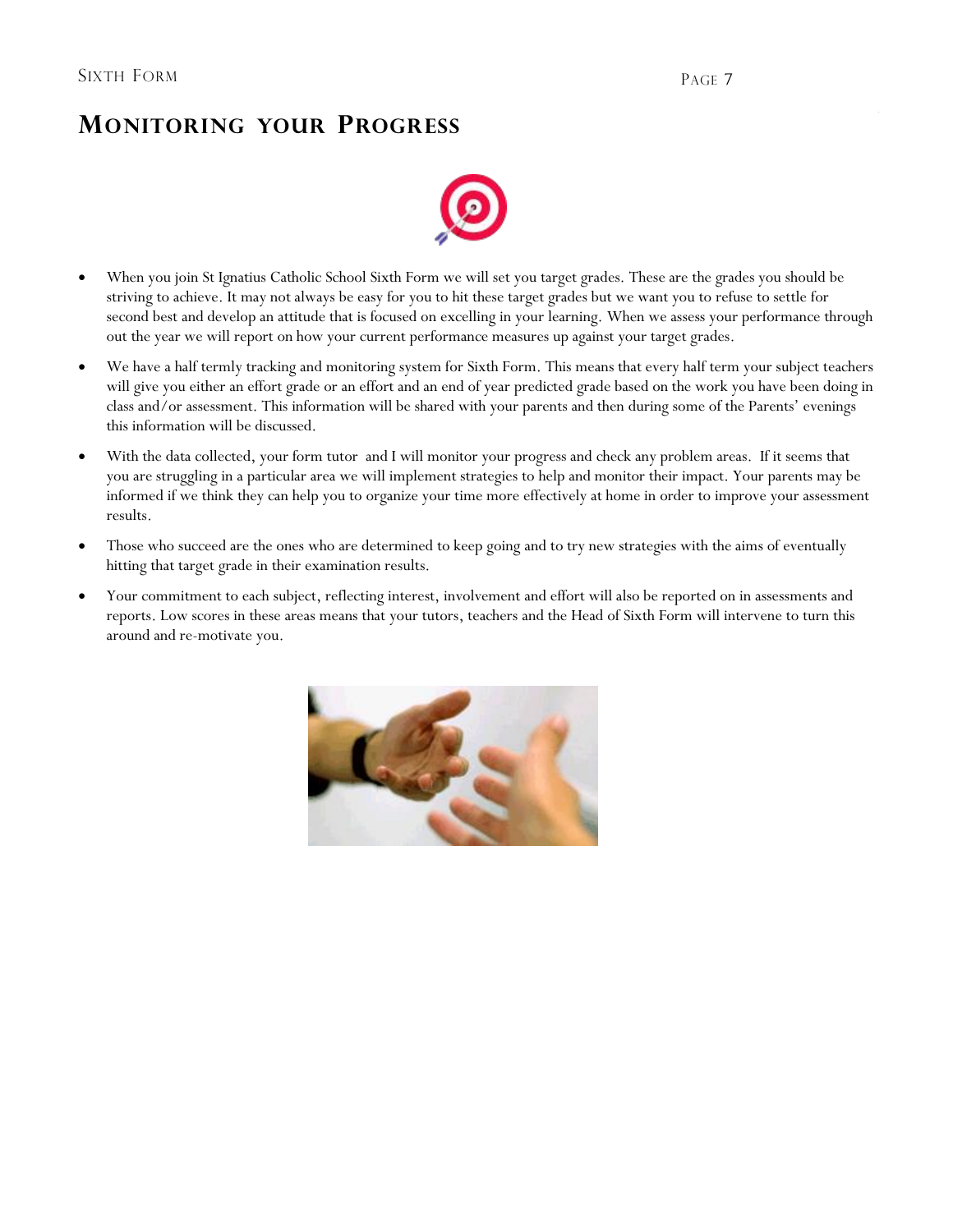# **THE CURRICULUM**

## **ACADEMIC COURSES**

Many students go from finding school fairly easy and attaining excellent I/GCSE and CXC results, to suddenly getting D's and E's during their first term. The secret to success is how well you prepare and adapt to the new program.

Teachers' expectations of sixth formers differ from those you are used to. You'll be expected to work more independently, however your teachers are still very approachable and willing to assist you. Study sessions are allocated in the timetable to help you manage your work load and Year 12 students will be required to attend these supervised study periods each day when you are not in timetabled lessons to settle you into a good routine.

Two examination boards are used by the school, CIE (Cambridge) and WJEC (Welsh). There is no longer an opportunity to retake AS examinations for WJEC examinations in January so all students must remember the first attempt is most important.

All students are required to take a minimum of 3 AS/A2 courses. Students are encouraged to take 4 courses in Year 12 to help keep their options open for Year 13 should they wish to let one go later. **It is critical to check the entry requirements for the universities you intend to apply to in order to ensure you have taken the correct courses.**

Use http://sat.collegeboard.org/practice to find more information on questions and check out the SAT or ACT guide books available in the library for more thorough practice.

#### **St. Ignatius Catholic School Code: 866124**

## **USING STUDY PERIODS**

Effective time management is an essential skill that needs to be appreciated and applied from the beginning of the Sixth Form. Students must use study periods to catch up on reading, note-taking and assignments, otherwise it will be inevitable that the workload will become unmanageable. If you find yourself without any homework, you should be reading ahead, revising material, working on your Wider Independent Study, researching potential universities or working on your personal statement.

We expect students to understand that these periods are not 'free' periods (as is the common terminology) and should certainly not be considered times when students can leave the site or distract other students. All year 12 students and Year 13 students will be required to attend the supervised study periods where attendance will be taken. **Students who cannot make good use of their study time will be required to report to additional supervised study periods after school**

We hope that you will take the advice of older students who have ignored this guidance but later suffered as a result.

Use your study periods wisely!



### **UNIVERSITY PREP AND SCHOLARSHIPS**

This year every student in the Sixth Form will have tutorial periods dedicated for university preparation. These periods are designed to help students make choices for their future, particularly with respect to higher education and course selection. Students can then make appointments with Mrs. Artuch to discuss their applications further.

The Year 12 programme is aimed at researching higher education institutions, identifying entry requirements, tracking progress to meeting these requirements and writing a personal statement for university applications.

The Year 13 programme focuses on the completing applications, writing a resume and cover letter, applying for scholarships and interviewing for scholarships or jobs.

Please see the handbook/guide on University Guidance for further information on university applications.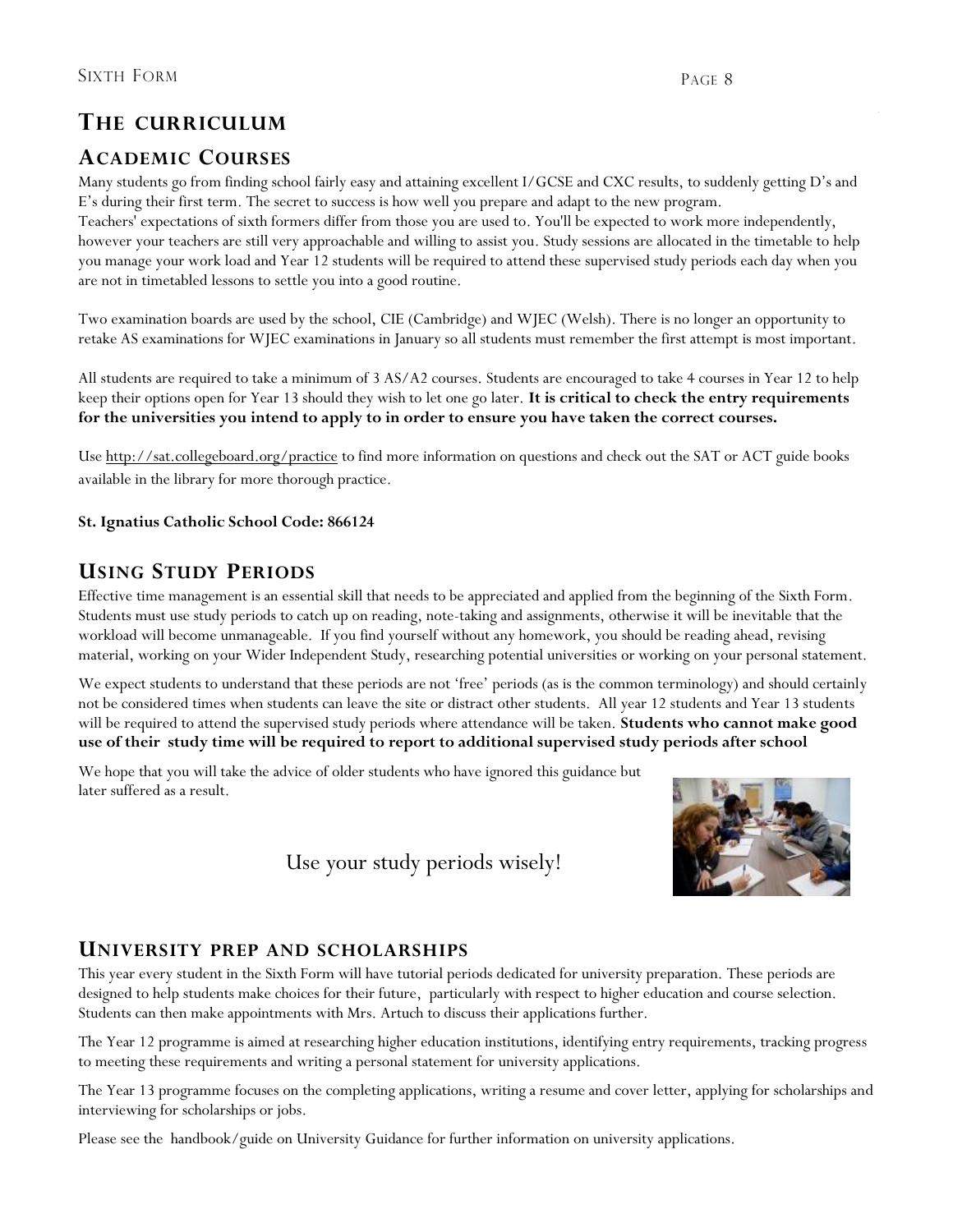# **HOMEWORK AND COURSEWORK POLICY**

- Homework and Coursework are set in order to help you develop the skills to work on your own. The tasks you are set will consolidate and reinforce your learning . **Neither homework nor coursework are optional.** We expect you to take pride in your work and make sure it is given to your teachers on time. You will be provided with guidelines for the time to be spent on homework, a computer, on which you can access Epraise which will also have all your homework and due dates on. These tools are designed to help you-use them.
- If your homework is not handed in on the due date your subject teacher **might decide to give you a one day extension to complete the work.** Failure to hand in the homework on the date will mean that you are automatically placed in a supervised study session **during and/or after school**. This is compulsory and takes precedence over any after school activity. Attending a supervised study session is not a punishment –it is there to help you complete your work and to help you develop the study habits so you can complete future tasks on time. All students struggle with homework on some occasions and subject teachers will always support you to help you understand.
- After you have been familiarized with your courses you should start to become used to the assessment demands. Independent study of **6 hours for each subject over and above any homework** is what is needed to achieve the highest grades as both AS and A Levels.
- Form Tutors will:

Take an interest in / monitor progress.

Check you are regularly completing homework in a timely fashion

Subject Leaders will:

Monitor and support the appropriate setting of homework and marking;

Carry out regular reviews of students Files to ensure that homework is completed;

Deal appropriately with student non-compliance and keep Tutors informed.

Before you start your AS/A2 studies stock up on essentials you will need for each lesson.

- $\Rightarrow$  Black pens
- $\Rightarrow$  Highlighter pens
- $\implies$  Ring Binders (ask your teacher for the size)
- $\Rightarrow$  Ruler
- $\Rightarrow$  File dividers
- $\Rightarrow$  Dictionary
- $\Rightarrow$  Scientific Calculator

Communication: Every student has an email address. The school and your teachers will regularly send you information/ homework by email or by epraise messages **check your inbox and epraise messages at least once in the school day,**  there will be no excuses about missed deadlines/requests that have been sent 48 hours in advance and you have not seen them due to not checking your email.

We will also be using epraise to set your homework on– so you need to make sure that you are checking this portal several times a day to see what work you have to complete.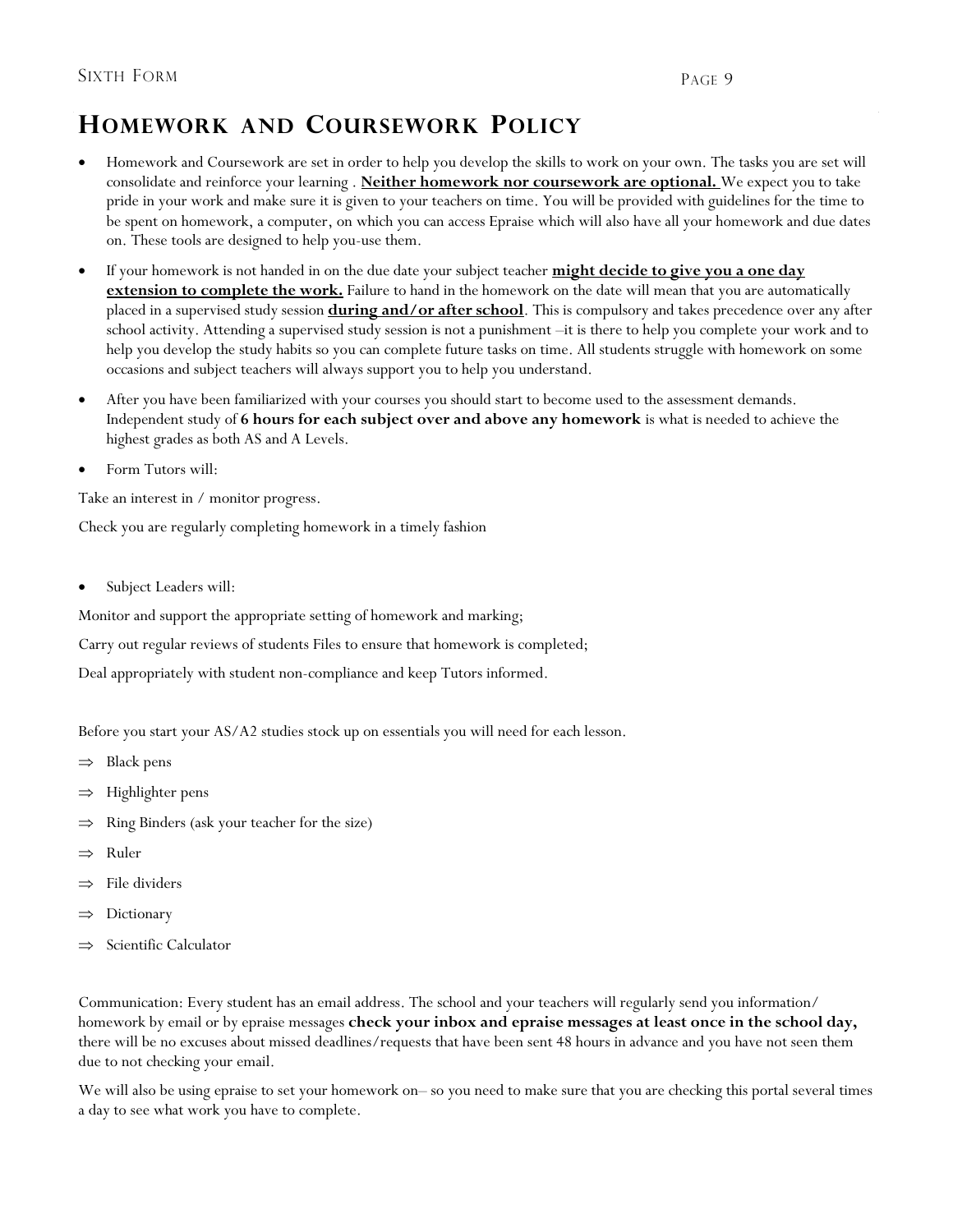# **REWARDS AND SANCTIONS**

#### **REWARDS**

#### 1. EPRAISE HOUSE POINTS

Epraise points will be awarded on the basis of consistent or exceptional effort for academic work. Points will be awarded for an A for particularly important pieces of work such as homework, assessed work or projects. Points can be awarded for consistently meeting deadlines for major pieces of assessed coursework, homework or project work.

#### 2. STUDENT OF THE WEEK

Nomination for student of the week will be given for taking part in leadership roles, demonstrating initiative or representing the school well in the wider community.

#### 3. RECORDING OF POINTS

Students should keep track of their by looking at the student profile on Epraise. Tutors and teachers will enter points directly into the electronic tracking system (Epraise). The maximum number of points issued for one reward is 3 points.

#### 4. PRESENTATION OF CERTIFICATES

Students will receive Bronze, Silver, Gold and Platinum certificates once the number of points for that certificate had been achieved. The award also appears electronically on the student's Epraise profile.

10 Epraise points = 1 Civvy pass. **Students cannot come to school in civvy until they have been awarded the pass**.

#### **SANCTIONS**

#### **1. SANCTIONS FOR KEY LENGTHY PIECES OF WORK SUCH AS PROJECTS, COURSEWORK AND ASSESSED WORK**

- a. If work is not completed or handed in on time the student will get a sanction
- b. If, however, the student has a genuine problem with completing the major piece of work, he/she must personally meet and discuss the problem with the teacher. This must be at least 24 hours before the set deadline for the work.
- c. If in the teacher's opinion the reason offered is reasonable then an extension date will be given.

#### **2. SANCTIONS FOR OTHER MINOR PIECES OF WORK**

- a. Students are expected to complete all work set.
- b. The first time a student fails to attempt a homework the teacher will issue a warning and will expect the piece of work to be given in the next day– a demerit will be issues if the work is not handed in at all.
- c. The second time a piece of work is missing or there is a lack of effort, the subject teacher will record this issue in the student's electronic file and issue a lunch detention.
- d. If the problem still continues, the subject leader will issue an after-school detention and will speak to the student to find out what the problem is.
- e. If the situation still continues the class teacher will phone and if the situation does not improve or further issues arise, the Subject leader, class teacher and Head of 6th Form will arrange a meeting with parents and student

#### **3. SANCTIONS FOR OTHER OFFENCES**

- a. Subject teachers and tutors may remove one or more of a student's privileges for other offences.
- b. Serious offences such as skipping classes, going off campus during a study period or inappropriate behaviour will be forwarded to the Head of Sixth Form.

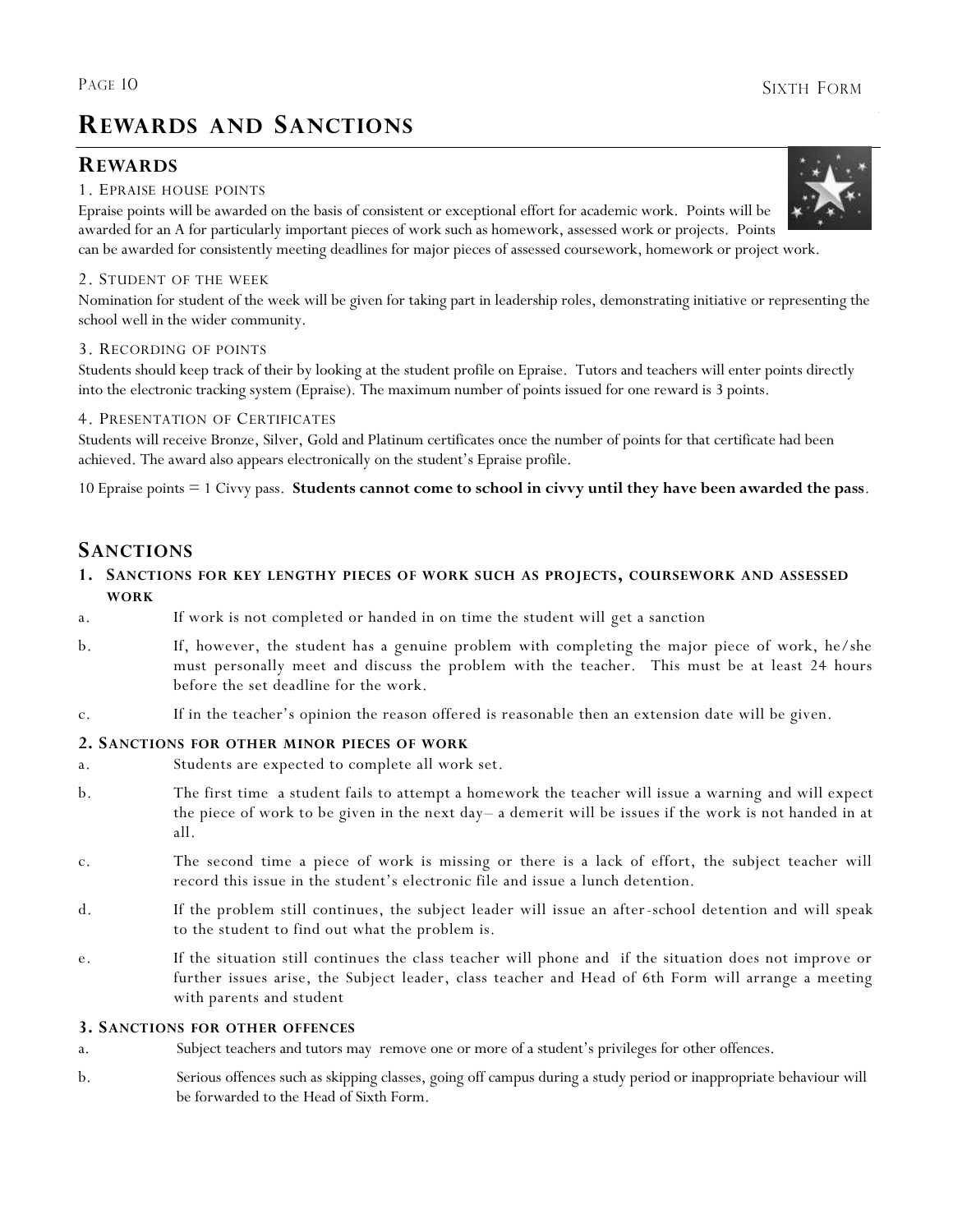#### **PHYSICAL EDUCATION**

Activities will be arranged in consultation with the students and Mr Kelly. These will take place on Friday from 1.30pm-3pm. All students are expected to participate.

#### **RELIGIOUS LIFE**



St Ignatius is a Catholic school which welcomes students of all faiths or none. As part of our Catholic ethos we do expect that students respect our Christian values and support the spiritual life of the school. There are three basic components of Religious Life in the Sixth Form. These are prayer, spiritual activities and compulsory Sixth Form Lessons.

**Prayer** - Sixth Formers are expected to participate in all prayer activities with a respectful and co-operative attitude.

**Mass** - Mass is compulsory for all students and takes place every Tuesday morning. Regardless of denomination all students are expected to show respect and be role models for younger students.

**Sixth Form RE** - This is a non-academic lesson where students are encouraged to develop, practice and deepen their own religious beliefs, spiritual development and philosophical thought irrespective of their personal denominational faith. These lessons/ retreat type reflections will be scheduled during tutorial time.



#### **COMMUNITY SERVICE**

This year **ALL students** will be required to complete 20 hours of service over the 2 year programme prior to graduation, however it is recommended that you complete it in the first term of Year 12 before exams are upon you.

Decisions about the nature of the Community Service are left to the students to negotiate although it is intended that service placements are to be school based.

Some examples: Assisting a teacher in a primary or secondary lesson

Paired reading with an individual student

Prefect duties

Assist with an extra-curricular activity

Peer mentoring programme

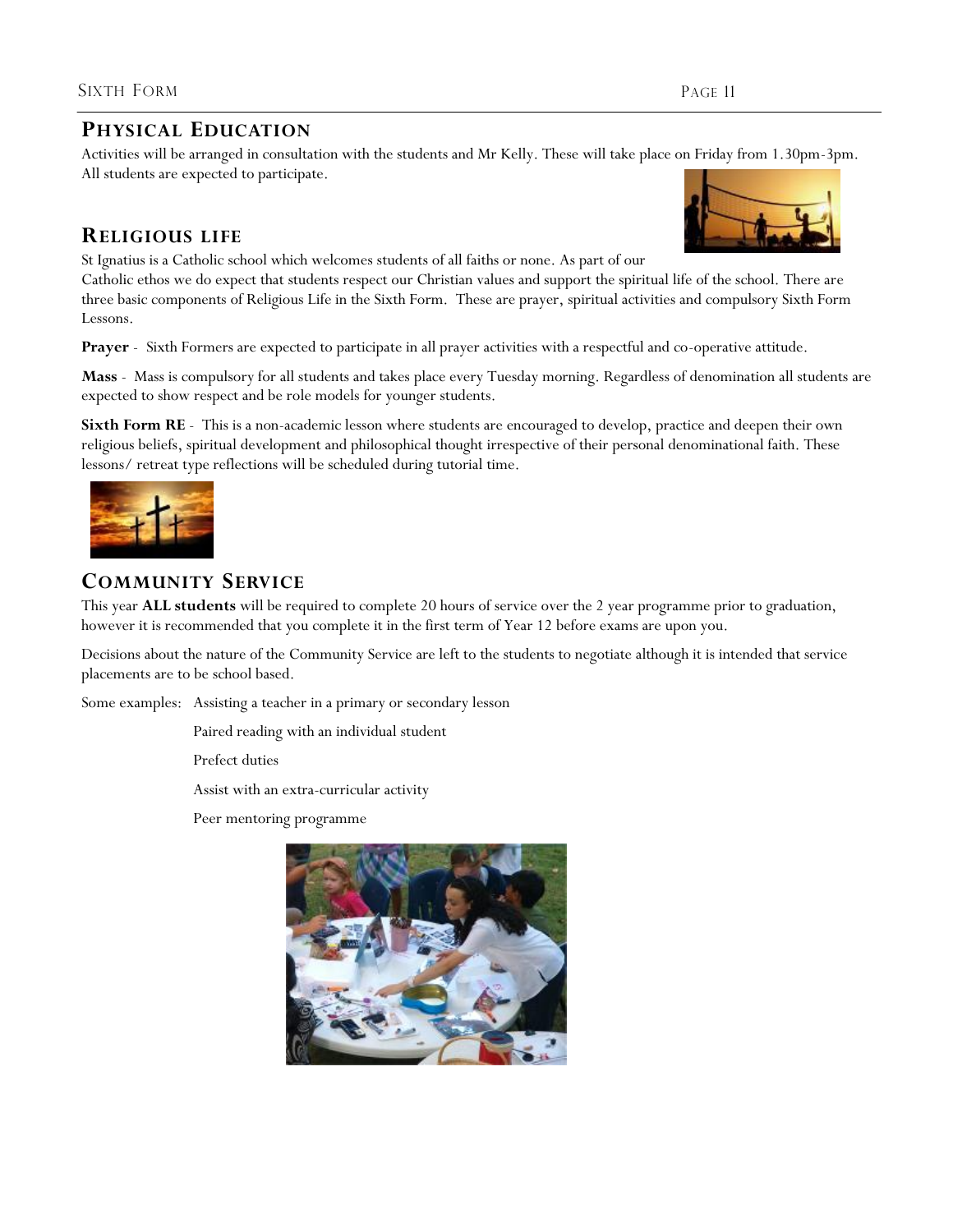# **CONTIBUTING TO THE LIFE OF THE SCHOOL**

#### **GETTING INVOLVED**

All Sixth Form students need to get involved in some aspect of student life at the school. This can range from being a prefect, student council member or a member of the concert band to assisting with charitable fund raisers throughout the year. We expect our students to be role models for the younger students both academically and in their contribution to school life. We recognise the top student(s) for their contribution at graduation.

### **MENTORING**

The mentoring scheme is an opportunity for students to pass on their skills, knowledge and experiences to a younger student within the school. Mentoring is a voluntary one to one relationship with a person who would benefit from listening to you as a positive role model. Students who are interested in becoming a mentor will be trained in the fall term and then paired with a younger student by the Head of Lower School.

## **PREFECTS**

The prefect system is made up of selected Sixth Form students who have been through a successful interview process.

Prefects have a visible role around the school in both supervision and as role models for the younger students. Prefects will act as extensions of the teaching staff by helping in a supervisory capacity, such as at break and lunchtimes, as well as on other occasions throughout the year. In addition, teams of prefects help to run service areas such as hospitality, extra-curricular activities for younger students and liturgy and service. Sixth form students who are not prefects can assist with these groups as part of their community service.

By being a prefect you will demonstrate your ability to lead others, take responsibility and support the day-to-day running of the school. Prefects will be allocated specific privileges as a reward for their service and this aspect of their work will be recognized in all university and scholarship applications.

## **SCHOOL COUNCIL**

At St. Ignatius we like everyone to know that they have a 'voice' in the running of the school. This is particularly true of the Sixth Form students whose greater experience and maturity can help to provide us with fresh ideas that will, hopefully, keep the school a happy working environment. The school council consists of tutor representatives who are elected from each tutor group. The aim of the council is to bring issues and ideas to the attention of the school's Senior Management, particularly issues surrounding aspects of student life.

We hope that you will make a positive contribution to the school through the student council or prefect system.

## **CHRISTMAS**

We all recognize that Christmas is a time for giving. Each tutor group will be required to decorate and fill a hamper for a local family. In addition, the Sixth Form students organize and run a play or talent show for the other students to enjoy. This event is not the responsibility of the prefect team, rather all students are expected to contribute in some way.

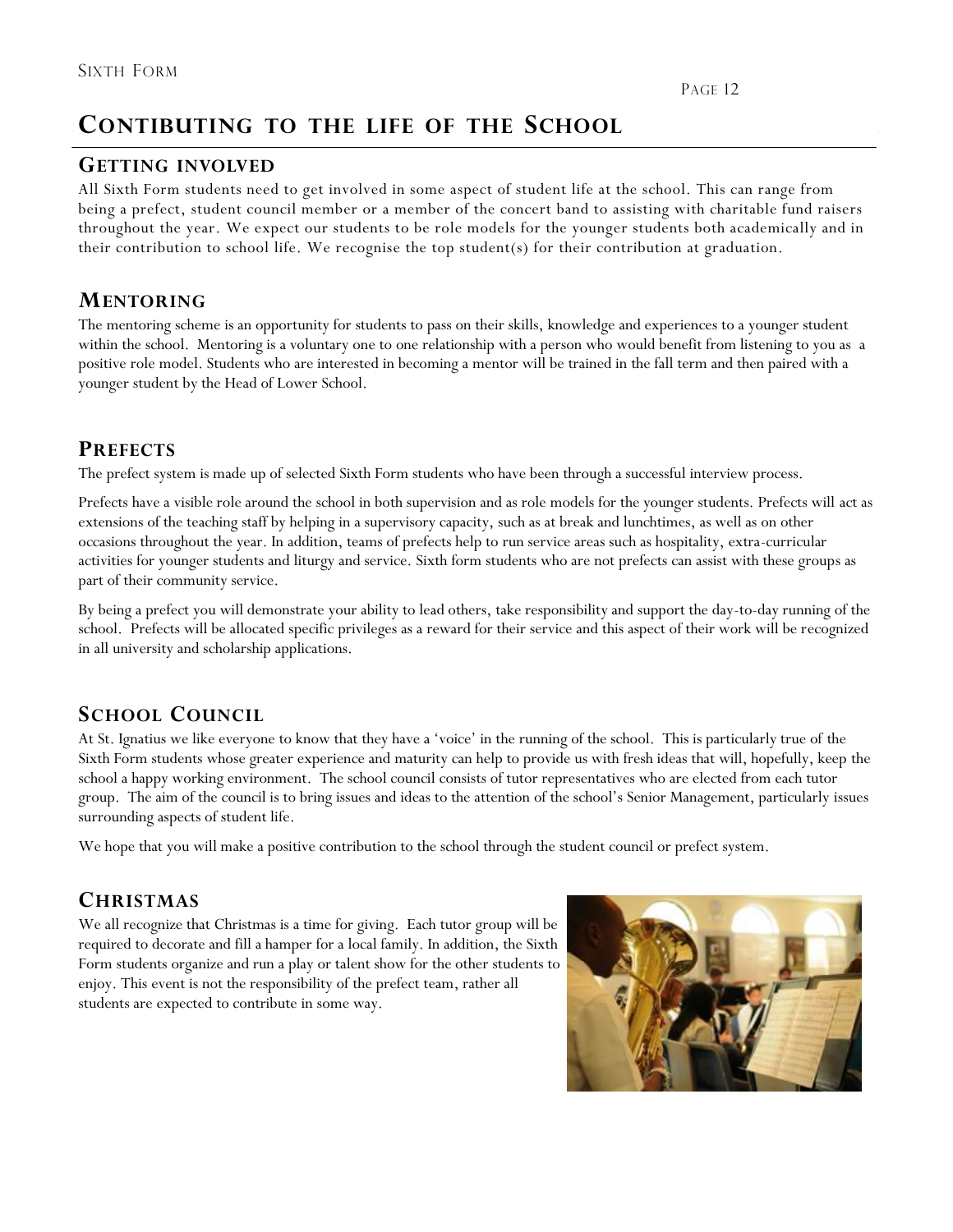# **SIXTH FORM SCHOOL UNIFORM (YEAR 12 AND 13)**

The Sixth form uniform is a white shirt with the school emblem and navy pants or skirts. The uniform will be available for purchase from the Uniform shop (please see the schedule in the office for times).

#### **BOYS**

- White Oxford Shirts with the school logo embroidered on the front left
- Navy blue trousers
- Black belt with a plain buckle
- Unisex sweater (Navy with the school logo)
- Footwear should be all black with white socks or black socks that cover the ankle
- PE kit: Required for PE and house competitions—House T Shirts and school navy sports shorts and trainers

#### **GIRLS**

- White Oxford Shirts with the school logo embroidered on the front left
- Navy blue Skirts and/or Navy blue trousers
- Unisex sweater (Navy with the school logo)
- Footwear should be all black with white or black socks that cover the ankle
- PE kit: Required for PE and house competitions—House T Shirts (available for purchase in the Uniform Shop) and school navy sports shorts and sneakers (new students will be assigned to a house and must purchase the correct house shirt)

*In addition for both: hair must be tidy, shirts tucked in at all times, the only jewelry items permitted are a class ring, a slim chain with a religious pendant and small hoop or stud earrings for girls. Tattoos are not to be visible.*

#### **NON-UNIFORM POLICY/CIVVY PASSES**

This is seen as valuable, motivational and important by both students and staff. Students are expected to respect the views of others and follow non uniform policy. Students who break these guidelines or who, in the opinion of the Head of Year and/or Head of Secondary, are dressed inappropriately will either be sent home or removed from lessons that day. Examples of —inappropriate attire are as follows:

Girls – attire should be modest and befitting a school environment:

- Clothing should not, at any time, reveal bare stomachs or hips.
- Skirts or shorts must be worn no higher than the top of the knees.
- No T-shirts or hats are allowed with wording that is offensive to staff or students.
- No ripped jeans/trousers to be worn
- Halter tops or spaghetti straps, if worn, must be covered with an over shirt.
- No excessively tight or revealing clothes.
- Normal jewellery rules apply.
- Hats must not be worn.

#### **Boys**:

- No T-shirts are allowed with wording that is offensive to staff or students.
- No ripped jeans/trousers to be worn
- Pants must not be worn below the hip.
- Normal jewellery rules apply.
- Hats must not be worn.

Prior to the day that the non-uniform is being worn, students must obtain and carry a signed and dated pass from their Tutor.

**Civvy days are not allowed on Tuesdays because students attend Mass.** 

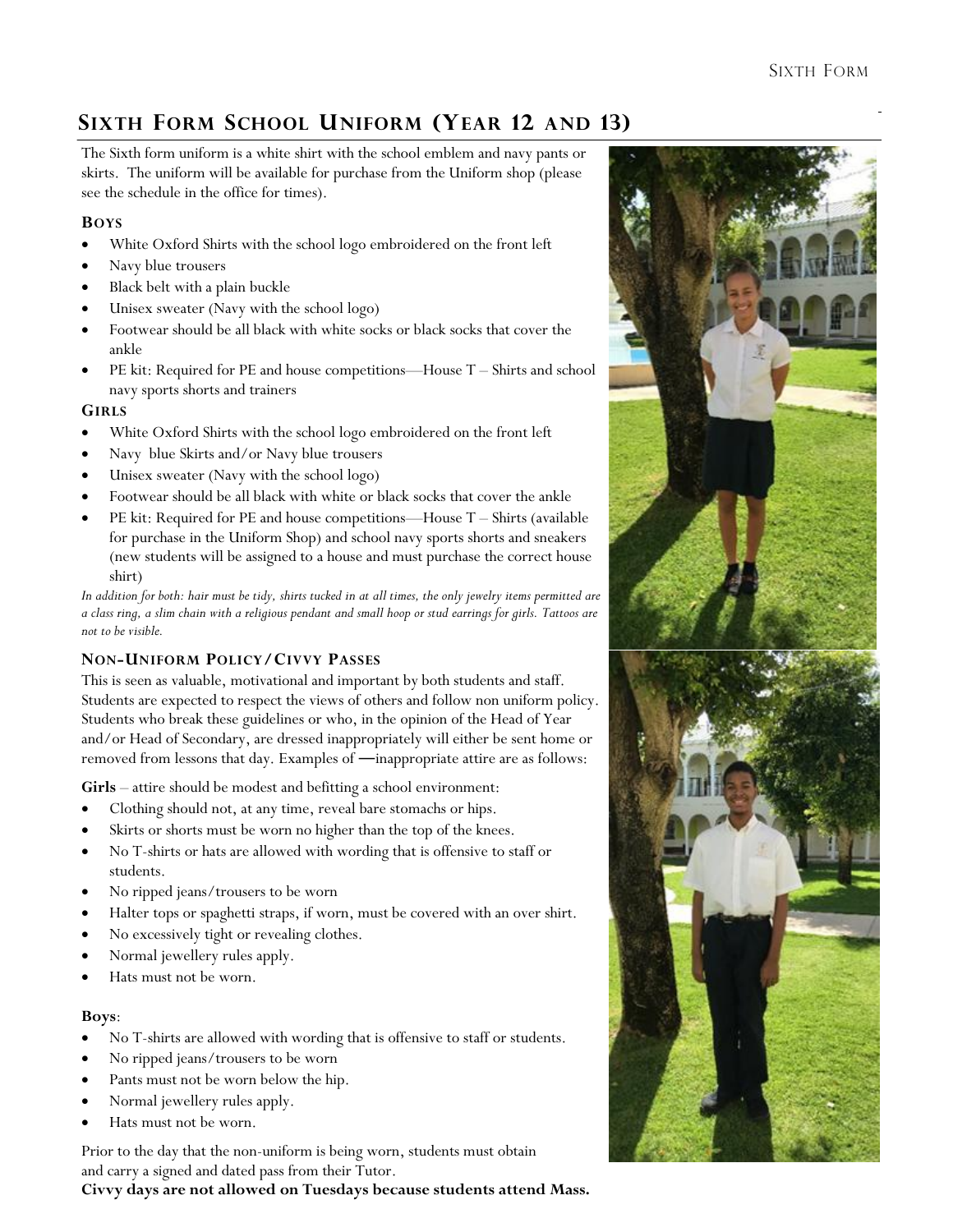# **PRIVILEGES**

Sixth Form students are provided with several privileges as outlines below.

## **1. LEAVING CAMPUS**

Sixth Form students may leave the school site on the following conditions:

- 1. Permission to leave the school site at break and lunchtime requires parental consent at the start of the year using the reply slip provided. **A new form must be completed each year**.
- 2. School uniform must be worn properly at all times.
- 3. Students must not leave school before the bell nor return to the school after the bell rings at the end of break or lunchtime.
- 4. Responsible behaviour is essential at all times.
- 5. Students must **SIGN OUT** and then **SIGN IN** again at the security office by the front gate.
- 6. If a student leaves during the day for a medical appointment or any other authorized reason, the student must sign out and back in at the reception desk.

## **2. CARS**

Another Sixth Form privilege is the opportunity to bring a car to school and travel with other students to and from school. We require that all drivers are covered by insurance and this insurance allows them to carry fellow students as passengers. In addition, we request that all parents sign a permission slip indicating if you are permitted to carry passengers. **If your** 

**circumstances change during the year (ex: you get your license) then you must get your parents to sign a new permission slip so that our records are up to date**.

Students must also recognize that parking is only available in the 2 outer school parking lots and **no car should be brought into the compound nearest the school building, this includes to pick up or drop off students.** 

Any student being dropped off or picked up between the hours of 7:45 and 3:15 should do so in the church car park and not in the compound nearest the school.

## **3. BREAK & LUNCH**

During break and lunch the Sixth Form have the following privileges:

- 1. Sixth Form students can go to the front of the lunch queue from 12:45 p.m. (after primary students are done)
- 2. Food can be taken out of the canteen.
- 3. Food can be eaten in the Sixth form common room

Students who have a duty over break or lunch are permitted to eat during the following period provided they do not have a class. **Those without a duty are required to complete their meal during the allotted time and use study periods to study, not to eat.**

## **4. USE OF THE COMMON ROOM**

Sixth Form students have their own common room which is exclusively for use by them. During lesson times and study periods this area becomes a study area for **quiet reading or other work**. We expect all students to respect this – distracting behaviour will not be accepted or tolerated. Phones for music are permitted however music cannot be played out loud during lesson time. Students found texting, watching non-subject related videos or playing games during study time will be asked to leave. Repeated offenses will result in further loss of privileges and contact home. **Cell phones may be confiscated if they are being used inappropriately.** 

At break and lunch times students may relax more, play music and eat in the common room but must make every effort to ensure that the area remains tidy by disposing of garbage in the nearby bins. Graffiti and damage to school property will not be tolerated. **Students involved in such behaviour or who distract others during study periods will not be permitted to use the room**. **If the room is left untidy at the end of the day, or if the cleaning staff complain about the state of the room, then the room will be locked the following day.** 

We hope that you will enjoy this privilege but will also respect that others wish to enjoy it too!

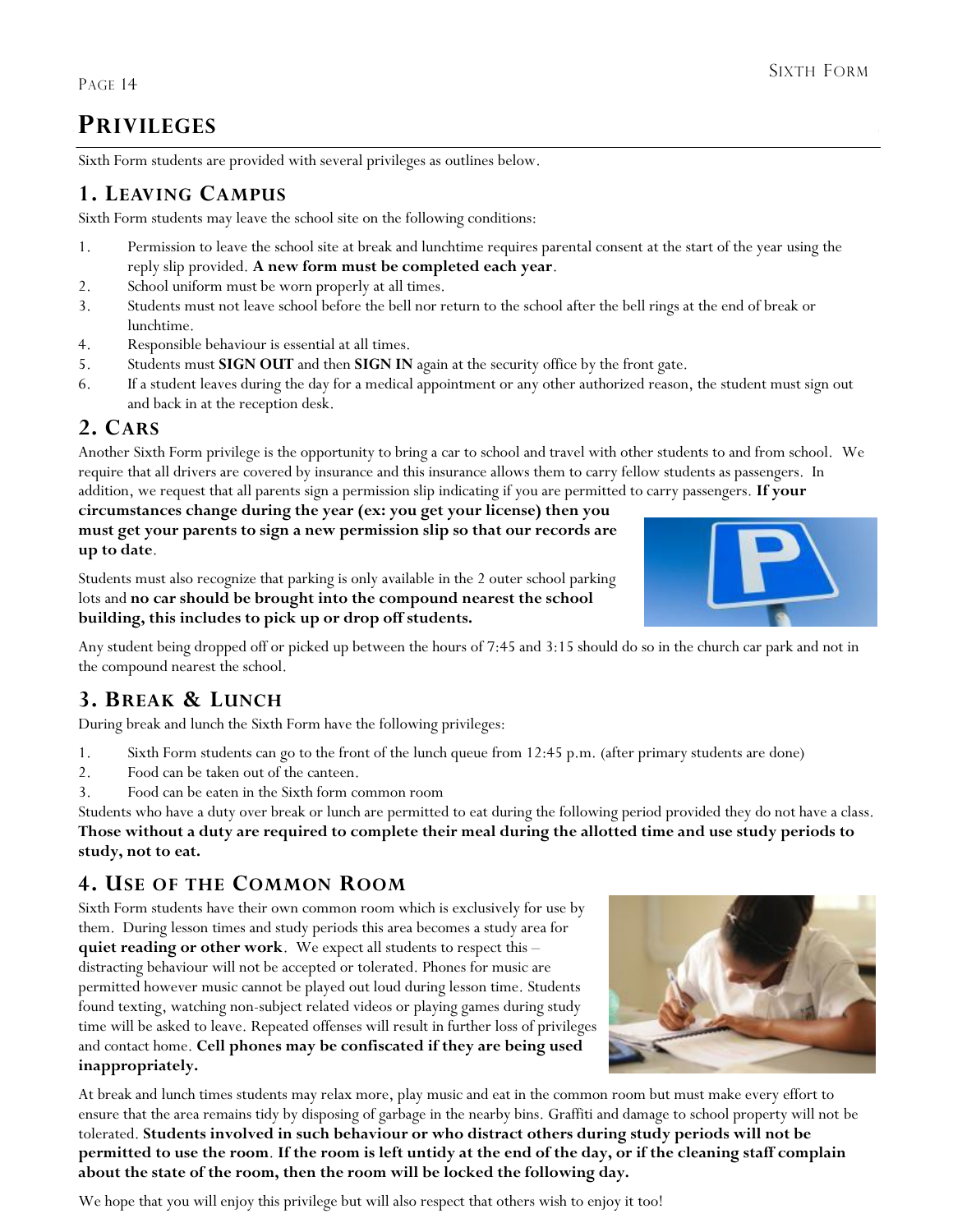# **START OF THE YEAR**

# **LOCKERS**

The Sixth Form Common Room has a number of lockers for students to use. Tutors will issue you a locker at the start of the year. Students can purchase their own combination lock and must give the combination to their tutor so that the school can access it should this be required. Students are not to write on or in the lockers or to glue/permanently affix pictures or other objects to the lockers, **including inside**. Food must never be left in the lockers overnight, a fridge has been provided for storing food.

# **LAPTOPS**

Students are issued with a laptop and charger at the start of the year. It is the student's responsibility to keep the laptop safe and free from damage. Lockers have been provided in the common room for storage and the IT centre also has a storage area during lunch and break if you prefer. Laptops are not to be left in the hallways at any time. When carrying laptops in the hallways they are to be enclosed in the sleeve provided.

# **COURSE SELECTIONS**

Students must finalize all course selections within the first 3 days of school. Trying to switch courses after they are well underway is not only a bad idea but often not possible since you will have missed too much material.

# **PERMISSIONS**

At the start of the year you will be issued with a permission letter that will need to be signed by your parent/guardian before you are allowed to go off campus during break and lunch, drive other students in your car or ride as a passenger in another student's car. **Returning Year 13 students must also have this resigned**. Should you wish to change your permissions during the year, for example when you get your driver's license, you must get a new form from your tutor and have the sheet re-signed.

# **RESITTING EXAMINATONS**

Students wishing to resit an examination or module must liaise **directly with the subject teacher and the examinations officer (Ms. Chenier)** to ensure they are entered for the examination. There may be a fee associated with the resit exam depending on the board and date of resit.

# **GOVERNMENT SCHOLARSHIPS**

Students on a government scholarship for the Sixth Form programme need to **liaise with the government scholarship office to ensure that all documents have been submitted**. The school office will submit Year 12 results for those students continuing the scholarship into Year 13.

# **VISITORS**

**Students are not permitted to bring visitors to the campus** without prior approval from the Head of Year. In addition, siblings and friends that are enrolled at St. Ignatius are not permitted in the Common Room.

# **VALUABLE ITEMS**

Students should refrain from bringing valuable personal items or large amounts of cash into school with them. Phones and other similar devices are permitted in the Common Room or during quiet study time in another room only. Headphones and phones **must not be used in the hallways.** Cameras are only allowed for special occasions with prior permission. Valuable items must never be left unattended. It is the responsibility of the student to ensure that these items are secured. Lockers are available to students for this purpose.

# **CHEWING GUM**

Chewing gum is **forbidden** on school grounds at any time.